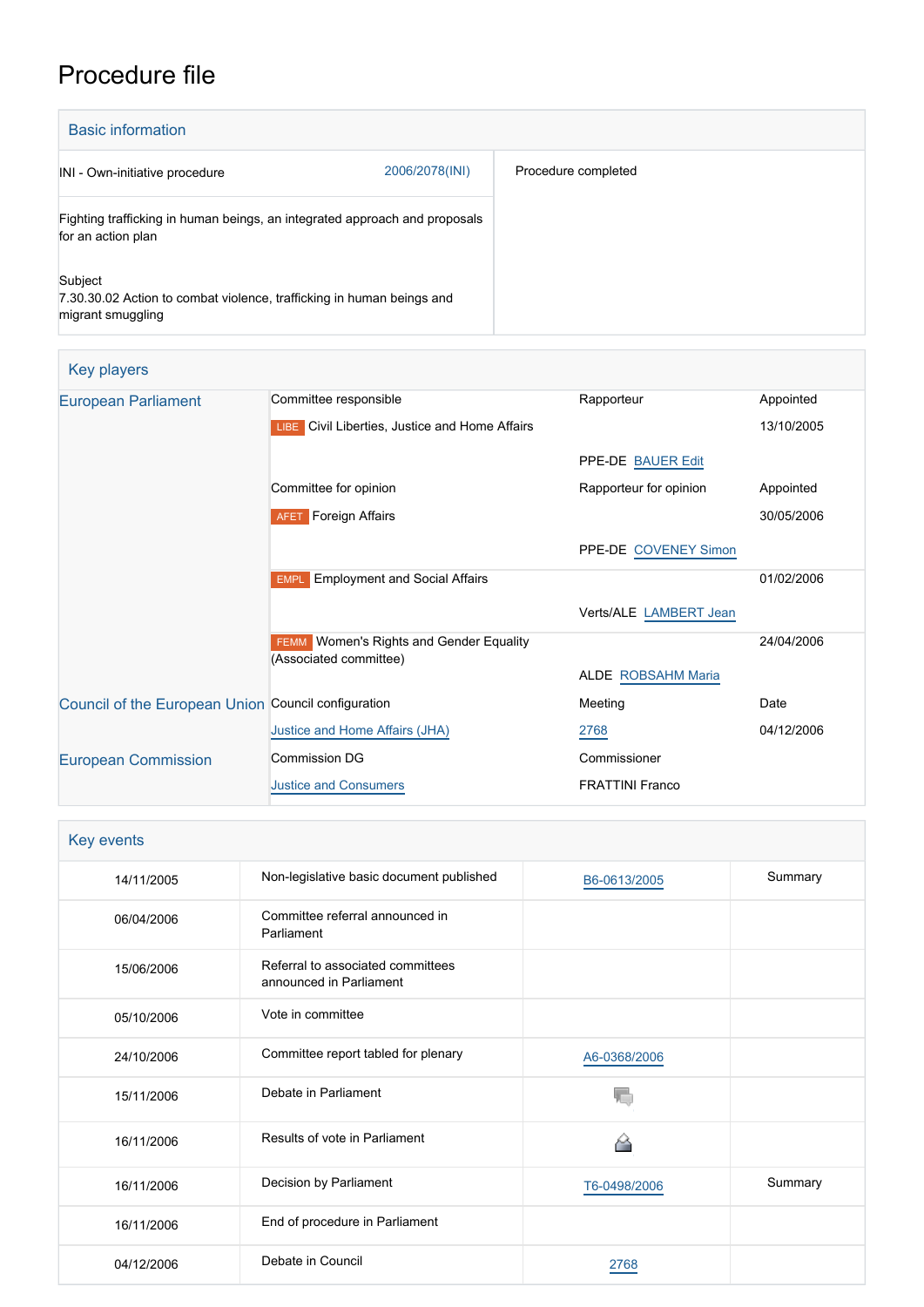| <b>Technical information</b> |                                |  |  |
|------------------------------|--------------------------------|--|--|
| Procedure reference          | 2006/2078(INI)                 |  |  |
| Procedure type               | INI - Own-initiative procedure |  |  |
| Legal basis                  | Rules of Procedure EP 1340     |  |  |
| Stage reached in procedure   | Procedure completed            |  |  |
| Committee dossier            | LIBE/6/35279                   |  |  |

## Documentation gateway

| For information                                        |             | COM(2005)0514 | 18/10/2005 | <b>EC</b> |         |
|--------------------------------------------------------|-------------|---------------|------------|-----------|---------|
| Non-legislative basic document                         |             | B6-0613/2005  | 14/11/2005 | EP        | Summary |
| Committee opinion                                      | EMPL        | PE369.883     | 26/06/2006 | EP        |         |
| Committee draft report                                 |             | PE374.493     | 28/06/2006 | EP        |         |
| Amendments tabled in committee                         |             | PE376.604     | 23/08/2006 | EP        |         |
| Committee opinion                                      | <b>FEMM</b> | PE376.340     | 11/09/2006 | EP        |         |
| Committee opinion                                      | <b>AFET</b> | PE376.459     | 02/10/2006 | EP        |         |
| Committee report tabled for plenary, single<br>reading |             | A6-0368/2006  | 24/10/2006 | EP        |         |
| Text adopted by Parliament, single reading             |             | T6-0498/2006  | 16/11/2006 | EP        | Summary |
| Commission response to text adopted in<br>plenary      |             | SP(2007)0054  | 11/01/2007 | EC        |         |
| Commission response to text adopted in<br>plenary      |             | SP(2007)0079  | 05/02/2007 | EC        |         |

## Fighting trafficking in human beings, an integrated approach and proposals for an action plan

PURPOSE: to present a proposal from the European Parliament, in particular Mrs Barbara KUDRYCKA on behalf of the EPP-DE Group pursuant to Rule 114(1) of the Rules of Procedure, to the Council on fighting trafficking in human beings proposed by the Commission in its communication COM(2005)0514.

CONTENT: in her proposed recommendation, Mrs KUDRYCKA:

- invites the Council to convert human trafficking from a 'low risk ? high reward enterprise for organised crime' into a high risk ? low reward one. Law enforcement must use all the resources and capacity available to enforce the prohibition of human trafficking, to deprive it of any economic advantage and, where financial gain has been made, to seize and confiscate any assets. The investigation of human trafficking should be afforded the same priority as other areas of organised crime in that specialist investigative techniques and disruption strategies should be employed;
- calls for Member States to speed up the transposition of Directive 2004/81/EC and take into consideration the recently concluded Council of Europe Convention on Action against Trafficking in Human Beings;
- calls for Member States to ensure that the necessary organisational structures, specialised personnel and adequate financial resources for their law enforcement authorities are made available. Member States should ensure that national law enforcement agencies regularly involve Europol in the exchange of information, in joint operations and joint investigative teams and use the potential of Eurojust to facilitate the prosecution of traffickers;
- invites Member States and the Commission to strengthen political dialogue with third countries bilaterally and multilaterally on the human rights dimensions of anti-trafficking policies and continue to raise the issue in relevant regional and multilateral forums;
- calls on the EU torecognises the importance of taking forward a human rights and victims-centred approach.

In addition, the rapporteur calls for Member States to ensure that the human rights of victims of trafficking are protected fully at all stages in the process.

Lastly, regional solutions to prevent trafficking in human beings and to ensure the safe return and reintegration of victims are essential. Member States and the Commission should continue to promote regional initiatives that complement and inspire EU-wide cooperation (inter